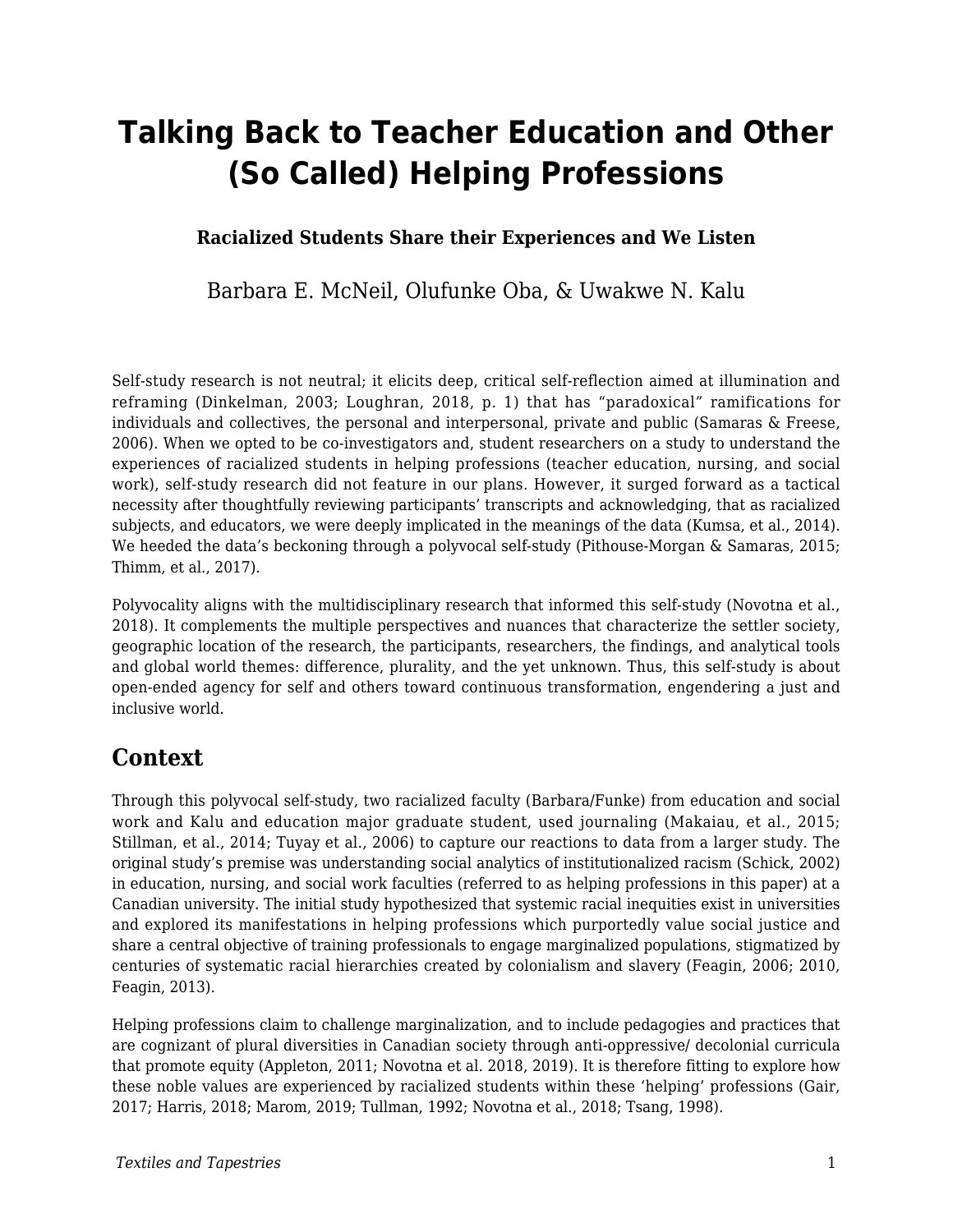In our smaller polyvocal self-study, three racialized members of the larger research team, impacted by the data we were expected to analyze came together to understand and shape our own praxis through a reflective self -study.

## **Theoretical Frameworks**

Two complementary theoretical frameworks guided the self-study. The first is Feagin's (2010, 2013) white racial frame because of its unique and robust power in rendering visible the ubiquitous tenacity of centuries-old fabric of white racial framing. According to Feagin, the white racial frame is foundational; tightly stitched in North American societies (Canada and America). This framework explicitly identifies white supremacy/white framing as systemic, so foundational to, and oppressive in its impact (Feagin, 2013). Deeply representing the very warp and weft of their construction, only formidable, explicit and unending anti-oppressive, and counter-framing actions can unravel the insidious frames (Feagin, 2013).

(Barbara): As a racialized educator and researcher, I adopted an intentional/deliberate/cautious approach to data collected from participants' candid storytelling as racialized students in helping profession programs at a mid-sized Canadian university. Wrapping myself around the data's sodden tapestry, it carried testimonies of agonies, torment, and bravery swaddled in the throes of abuse and lacerating assaults on human dignity, intelligence of the researched, and their agency for self, those they dream of serving, and the public good. Through data-shaped enlarged perspectives, I embraced the responsibility of bringing forward these stories in ways that would do them justice. They had entrusted the research team with their stories and had the right to expect they would be handled with deft humanity based on the ultimate goal of enacting change in the academy. I leaned into and embraced the opportunity offered by the data. It stirred my emotions, intellect and dreams powerfully. The participants deserved believability— tender answerability, and action from me, challenging me to find the constructs to honour the gushing forth of pained lips, hearts and bodies of the researched. I too am implicated in the stories of "racial inequalities and related patterns" (Feagin, 2010, p. 4). Essential to the self under study were my interpretations and reactions to the sacred data of the courageous students standing up to White supremacy so irrefutably "foundational" (Feagin, 2010, p. 5) to their domicile and the institutions where they study.

(Kalu): As a current student, the research participants' experiences of racialization deeply resonated with mine. Thus, my participation in this self-study reflects my desire to (1) acknowledge overt and covert manifestations of systemic racism described by the students because I have lived them (2) reflect on my own practices as a student that abets systemic racism, and (3) make suggestions for graduate students, instructors, faculty members and administrators to disrupt existing oppressive systems. We arrived at this self-study as a way of contributing to social justice.

(Funke): We did not set out to revel in introspection, nonetheless, as a Black educator and co- investigator in a research on racialized students' experiences, I find myself triggered and implicated in their stories when juxtaposed with the background of institutional neoliberal rhetoric, thus unwrapping values of democratic pedagogies. In a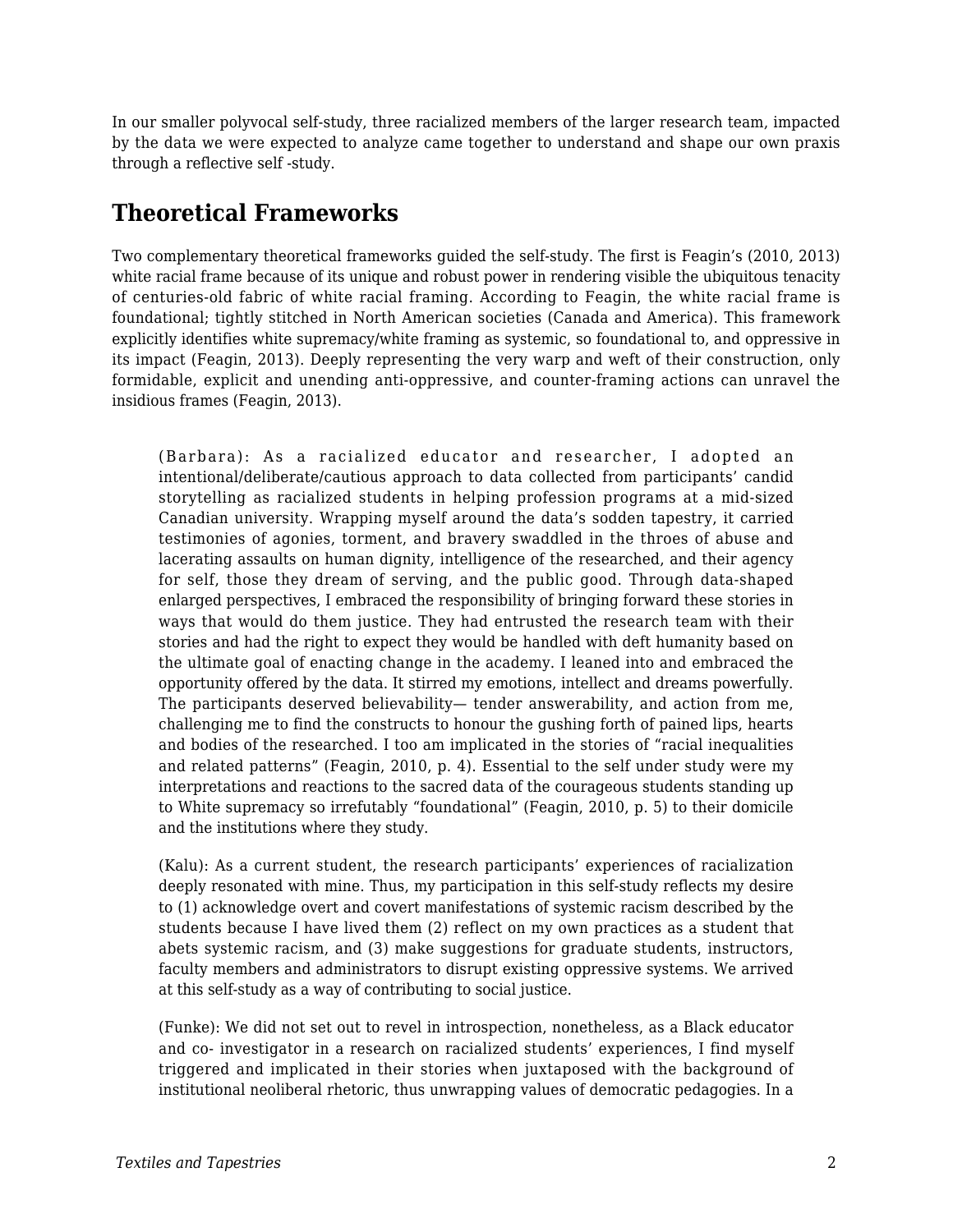previous study I co-authored with other Black researchers (Kumsa, et al., 2014), we recognized intersections of race and inequity, and realized warily that regardless of our social location compared to the youth participants, "their story is ours also, we feel it in our bones" (p. 5). This self-study therefore provided an opportunity for us as a subset of the larger team to reflect, dialogue and interrogate our motivations, values and triggers. As trusted critical friends (Samaras, 2011; Schuck & Russell, 2005), to one another, we helped to punctuate individual complacencies/complicities, but it was also validating, empowering and even therapeutic for me as a social worker. I have experienced and regularly come face-to-face with the sheer agony faced by Black and brown bodies in the academy but the shroud of neoliberalism's performance of the professional social worker, dignified academic and grateful subservient black woman mien makes verbalization difficult (Oba, 2017).

# **Methodology**

This qualitative, ethnographic self-study (LaBoskey, 2004; Samaras, 2011) focused on dialogic meaning-making (Freire, 1970) and used our responses (feelings, thoughts) to a larger study as data. Talking back to each other as trusted critical friends (Bullock & Sator, 2018) we modeled the relational, reflective, and reflexive use of qualitative research methods, complementary to our purposes (Mackenzie et al., 2013).

#### *Data Collection*

A dialogue journal (Stillman, et al., 2014) was used to encode our reflections about data from the larger study. The journal entries "authentic communication" emerge "out of and foment relationships" (Stillman, et al., 2014, p. 147) between us as researchers. The responsive, reflective and sociable place (Sinha & Beck, 2014) for knowledge production and social interaction (Vygotsy, 1978; Samaras & Freese, 2006) where we informed each other about what was most compelling in the data collected from racialized students in the helping professions - our sites of teaching and colearning. Additionally, dialogue journals drew us closer to the data in which we cloaked ourselves, finding safe, open spaces for exploring our subjectivities vis-à-vis data, empowerment, and agency in imagining reparative frames for social justice in our faculties and beyond.

#### *Analysis*

Beyond the formal meetings of the larger research team, we met informally as fellow insiders, and as deployers of independent constructive lens to explore complex institutional racism and injustice. Influenced by Samaras (2011), Samaras and Freese (2006) and Kovach (2009), data analysis was iterative and dialogic (Freire, 1970; Sullivan, 2012). The data was repeatedly, critically examined, distilling significant revelations based on our purposes and methods (Sandelowski, 1998; Wolcott, 1990, 1994). Using triadic responses in our dialogue journals, this polyvocal self-study by three Black researchers enabled us to interrogate, validate and support each other's reflections and insights as insider/outsider critical friends (Samaras, 2011), offering critical perspectives to the data analysis through the use of memos (Birks, et al., 2008). Our triangulated meaning-making facilitated by zoom meetings and email memos revealed intersectionalities as well as uniqueness in our experiences, illuminating and demanding action from us. The examples we share as two faculty members and one doctoral student contribute to trustworthiness, weaving together the individual story threads to re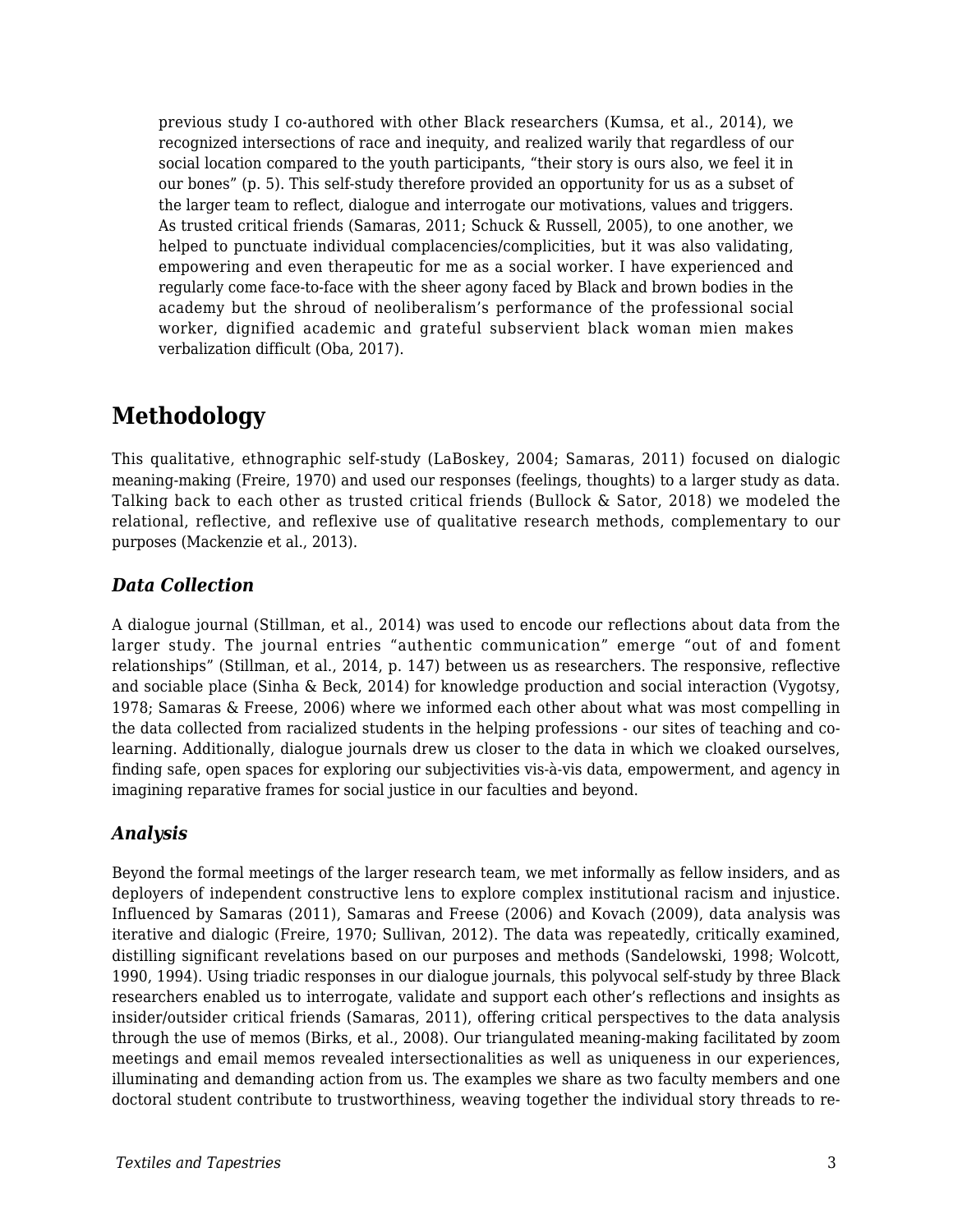story our experiences and in turn reshape our departments and institutions.

### **Responding to the Data**

#### *Barbara's Response*

Early in Suzanne's transcript, she draws attention to perceived overt racialization by instructors/supervisors, responsible for guiding and scaffolding her professional entry into the nursing profession. Alluding to her racialization, she stated, "It's not even coming from students…[it] is like negative comments from professor(s) based on your very different characteristics like skin colour, you know my hair colour and texture" (Suzanne, p. 33: 07:33). Suzanne's analysis of her stigmatization based on her physical characteristics is closely aligned with the first of Feagin's (2010, 2013) components of the deeply-rooted anti-black framing routinely deployed by whites in North America which is, "to have distinctive color, hair, and lips" (Feagin, p. 56). This white disgust for the black body as Feagin telescopes is part of "elite white commentaries [that] focus on emotion-laden stereotypes and images of black [North] Americans dating back to early colonialism, institutionalization of slavery and its rationalizing racial hierarchies" (Feagin, 2010, p. 56).

Relatedly, Feagin (2010) states, "Africans and African [North] |Americans "were early viewed in colonial laws and in other ways as the personal property of European American. Their large-scale enslavement was rationalized as …. ordinary colonial commerce. European American lawyers, judges, and other high officials did much to create this dehumanized framing of African [North] Americans (p. 47) and set the tone and the practices that would be picked up by the larger society, and which remain very much part of the racial frame today. Significantly, the hegemonic worldview that powerfully marked the lives of Blacks and Indigenous North Americans, is foundational to the expansive colonial project in North America, with deep roots and tentacles that still needle their way into the contemporary racial schema.

Suzanne's injuries from derogation of her physical characteristics through racist behavior by personnel associated with the nursing program, shocks and hurts her. I empathize and am outraged by the anti-black performance of white supremacy reported by Suzanne; however, truthfully, this example is commonplace in North America. Feagin (2010) opined that "from the beginning of this country [U.S. and also Canada], European Americans have merged cultural, moral, and physical factors in their minds, both for themselves and for outgroups they have routinely subordinated" (p. 41).

Another example of the Suzanne's dehumanization lends credence to the fourth aspect of Feagin's (2010) anti-black framing emanating from more than four hundred years of the white racial frame: "an emotion-laden stereotype" that says, to be black is "to have a disagreeable smell" (p. 56). Suzanne describes entering a patient's room to offer care, only to have the clinical instructor launch a racial tirade by saying, "…I'm smelly, that I have the body odour. I was like, what you mean…because I wake up about five if my clinical start at seven and I shower daily. I said, "What do you mean?" Like I didn't smell" (p, 11. Line 37:28). After reading this segment of the transcript, my heart cried for Suzanne, for myself, and for Blacks and others confined to the lowest rung of the evolutionary ladder built by white racial frame (Feagin, 2010),… And, I weep as I write this.

To escape such a tormented emotional and moral state, I take solace in the lines indicating Suzanne's "black resistance: anti-racist counter-frames, and home-culture frames" (Feagin, 2010, p. 158). She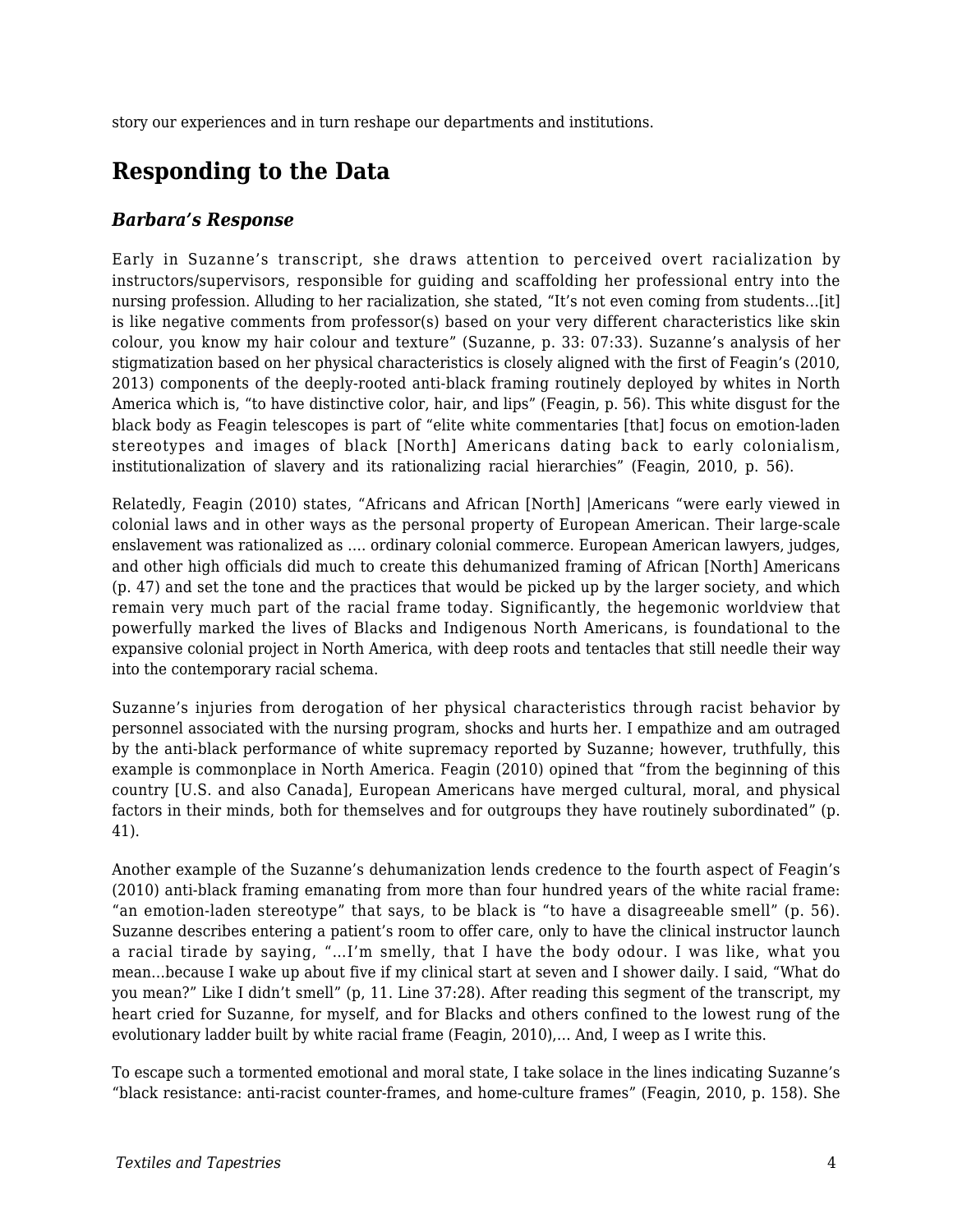stated, "I [think] that kind of affected my bedside exam [;] I think that is the purpose [of] doing that. I think it needs to stop" (Line 39:23).

This is evidence of black resistance first because, Suzanne's self-talk challenged her dehumanizer by asking: "what do you mean?", then she detailed her daily personal hygiene routines, and categorically stated her own truths: she "didn't smell." Next, she uses prior knowledge—her home culture frame, —her racial consciousness/power to acknowledge its impact ("that kind of affected my beside exam") and swiftly pinpoints the oppressor's motive:-- hindering her from passing the clinical component of her program, thereby keeping her in abjection, at the end of the chain of being (Feagin, 2010). Suzanne understands all too well and resists the cloaking of such stories.

Suzanne also reported egregious affront to the ebony Black skin wrapped around her body.

There was [a] time in the hospital, I| was going to make a patient's bed. So, I went to grab the linen to make the bed and the clinical instructor said, "Oh, you have got that contaminated. Yeah, it is not supposed to touch your uniform. So I said, "What do you mean?" She said, "Oh well, it has touched your uniform, now it is dirty." I said, "No it's not dirty because this is not…It is not steril[ized] clothes; [it] is not steril[sized]; it's just clean…. You are not using the sheet for surgery. You are using this on the bed" (Suzanne, Line 36:48, p. 10).

And then she threatened to fail me…Because the sheets touched my uniform. that you feel isolated…that maybe you can make a mistake" (Line 36:48, p. 10).

#### *Funke's Story*

The data tore apart the fabrics of my complicity as a black academic. "There is no escaping from antiblack racism is there or is it just that I go looking for it? I asked my critical friends and we discussed deeply, clarifying our calling, and purpose as educators. As a social worker sworn to respect the inherent dignity and worth of all humans and the pursuit of social justice (CASWE (Canadian Association of Social Workers) code of ethics, 2005), confronting anti-black racism and other isms is just good social work. The rip in the drapes covering injustice and oppression is a gaping hole that dainty threads of denial could not lace together. It was not that I was fixated on race; social work values and the rhetoric of democratic education demands it. Participant voices challenge us to live up to high ideals of our respective professions, weaving tales of exploitation and exorbitant international student tuition fees wasted, good grades rendered futile by dream aborting gatekeepers who banished their black bodies as contaminants of Canadian purity. "I was delisted in the final practicum because my hand touched the patient's bedding and my preceptor said I had contaminated them". Suzanne's jarring words threatened to rend my heart even if not my garment. To carry on the motions of analyzing and writing without first making meaning of the tangled web that thrust this young woman into the abyss of suicidal ideation is to attempt to use a bloodied pen to sew finery which cannot my bleeding-heart bind.

Obfuscating social and educational injustice throws naked my own black body, in the oppressive tapestry, and daring me to confront the dark underside of the beautifully embroidered academy.

As critical friends (Samaras, 2011), we could not but attend to the web of emotions plaguing not just the participants' but also ourselves.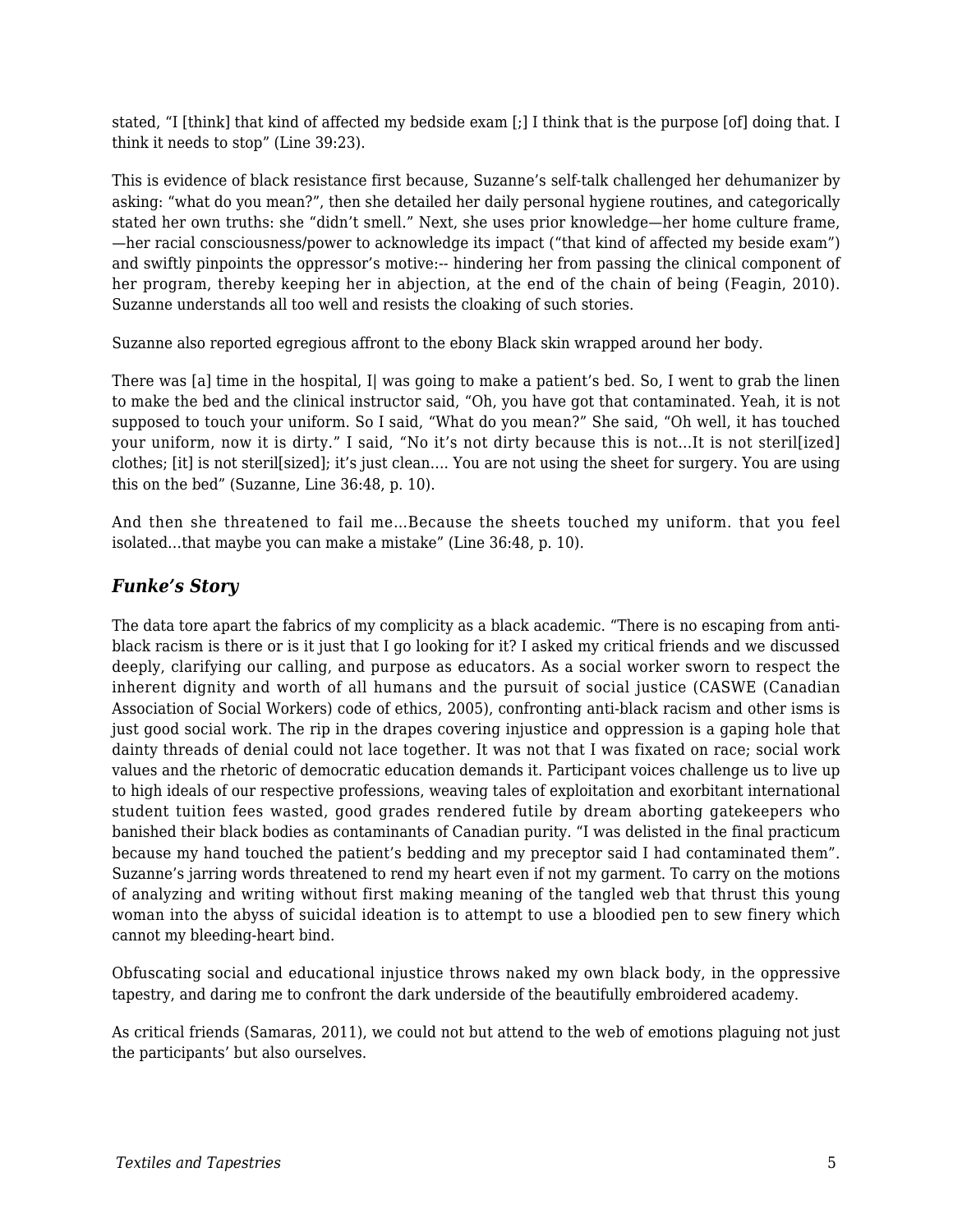#### *Kalu's Reflection*

Racial microaggression is a covert manifestation of anti- Blackness and anti-black racism. Davis (1989) sees microaggression as "stunning, automatic acts of disregard that stem from unconscious attitudes of white superiority and constitute a verification of black inferiority'' (p. 1576). I bear witness to these microaggressions in my own experiences. The participants interlaced a pattern of microaggressions that implicates racio-linguistics (Flores & Rosa 2015). Suzanne for example recalls her professor's comments thus:

I always keep a journal, so I remember a particular time in my second year. So I took a course, a pharmacology course. So I wrote a paper. And I did extremely well, I got an eighty, I think. Yeah. But the comment, on the paper was very … not appropriate. Where I still have the paper in my collection. So, the instructor basically says you have done a good job. Your paper was really good you know you are going to be a good nurse, but you would have gotten a better mark if English was your first language (Line 10:40, p. 3).

I felt disenchanted when Suzanne mentioned that she was keeping journals of her experiences at the hands of racist instructors. For her to start to keep record of several examples indicates they were not isolated, therefore warranting documentation.

Similarly, Claire, narrated how 'White students trivialize Indigenous perspectives:

I guess what micro aggression does is that you wouldn't necessarily notice it unless you are watching it. There are having a situation that I have to be the one telling people about that, that I have to be the one that have to catch people on that, that could be hard too because I know that I am recognizing it and have to think about other people not just myself. Like for instance, when I was in one of my education courses ehhm, I brought to one of the presenters that they have to think about Indigenous perspectives ehm… So, it is often challenging [;] you having to be the one because you are the one recognizing the microaggression and you are the one to live with the experience (Para. 5, p. 5).

However, subtle, these microaggressions wove a discernible pattern recognized by racialized students. Their shared experiences, and extant literature on this topic ignited my consciousness as a racialized student to acknowledge it. We can only stop racial microaggression when we recognize its manifestation (Pierce, 1974) cited in (Solorzano, 2010). Solorzano rightly opined "Indeed, we know very little about by whom, where, and how these microaggressions are initiated and responded to. Without careful documentation and analysis, these racial and gender microaggressions can easily be ignored or downplayed" (p. 132).

We were all impressed by the resilience these students displayed in naming and resisting racism. Drawing strength from their courage inspired me to reflect on my experiences as a racialized student and to question injustice, however, subtly it manifests (Ellsworth (1992).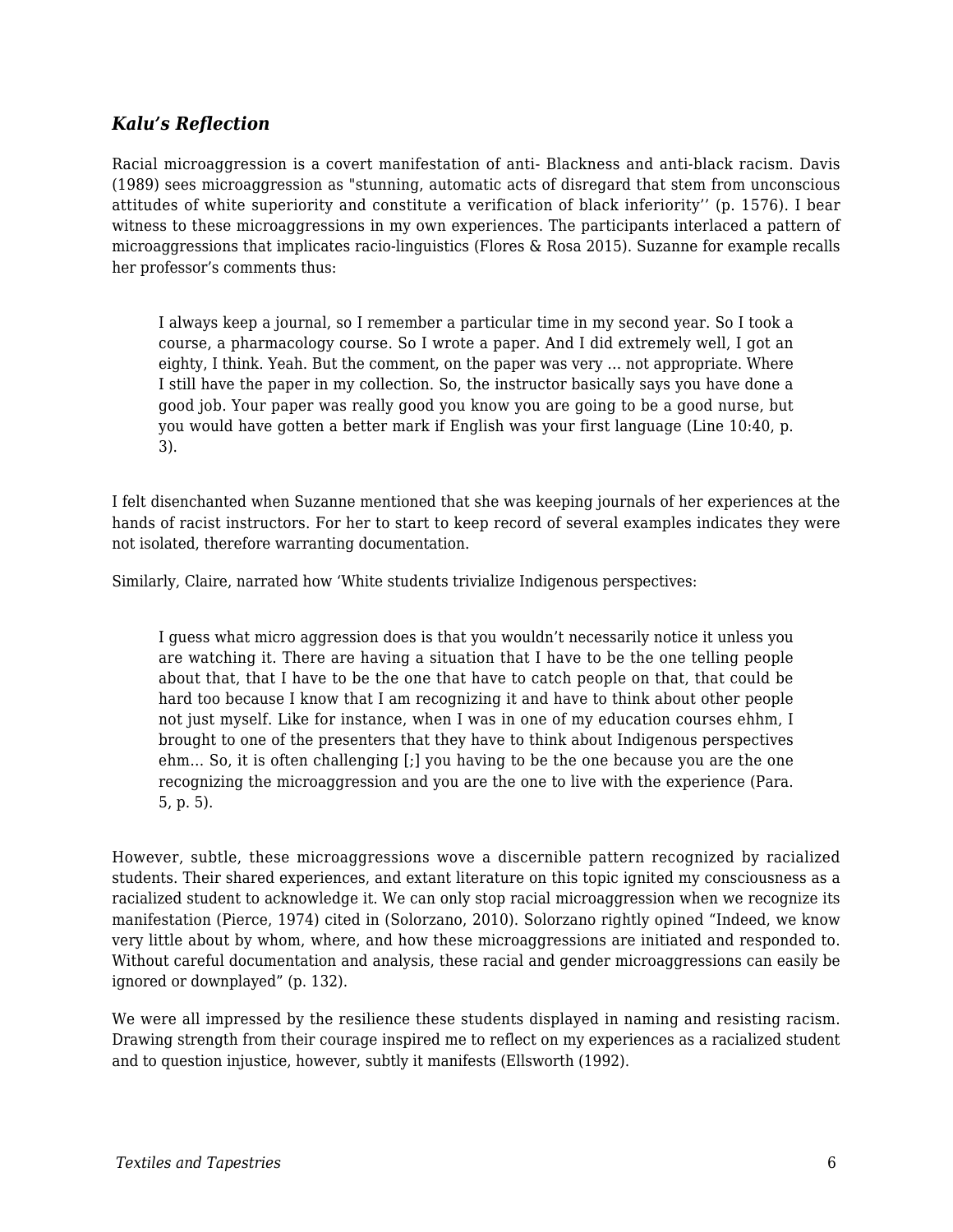### **Outcomes of the Polyvocal Self-Study**

We did not begin our self-study believing that we were complicit in enacting oppression on our students and smugly placed ourselves outside of that responsibility—not seeing that although we are Black faculty, in white-dominated spaces/places and institutions founded on oppression and marked by colonialism, we too are implicated in its enactment and eradication. As Rupra (2010) underscores, "[o]ppression becomes embedded into the systems and institutions in society. Ourselves like our organizations are not free from perpetuating this oppression, despite our efforts to create safe and inclusive spaces (p. 31).

Anti/counter-oppressive praxis (Freire, 1970) is not solely up to Whites, in helping profession programs, they inhere black faculty also. We are not innocent or neutral—we have agency; and here, we return to Feagin (2010, 2013)—a white scholar that *both* whites and people of colour are likely to heed. The former, because Feagin a white/insider/social scientist telling them about themselves, and the former, because he is one of a small group who with searing honesty, examines the ways in which Whiteness works, re-inscribing the omnipresence of white supremacy and inequality in the United States [and Canada], (Feagin, 2013, 201-202). Feagin's framework explicitly identifies white racism/racial framing as systemic, so foundational to, and oppressive in its "results" on non-whites in *American and Canadian societies* (Feagin, 2013, p. 200)—that it represents, the warp and weft of their construction. Consequently, only formidable, explicit, and unending anti-oppressive, counterframing can enact its unravelling.

Concomitantly, Feagin (2013) is also a white scholar whose theory gives recognition to the role Blacks, Native/Indigenous Americans/Canadians and Asians, play in contesting "persisting system of oppression, including its racial hierarchy and rationalizing frame" (p. 203-204).

Regarding the role of Blacks, Feagin writes that "one important step is for whites and others to understand well the black anti-racist counter-frame" (2013, p. 204-205) that displays "strong analysis and critique of white oppression; an aggressive countering of anti-black framing; and a positive assertion of the humanity of all people and their right to read freedom and justice. Each dimension challenges aspects of the white frame" (p. 205). Our goal, therefore, is to act on our findings by doing as Feagin (2013) suggests when he states,

Educators and others desiring to break down the white racial frame might start such an effort with workshops dealing centrally with important aspects of the black anti-racist frame, perhaps with some focus on important black thinkers and activists over the centuries. ….[Assertively teaching the experience-based understandings of anti-racist counter-frames can challenge the dominant white frame and have a destabilizing effect on the dominance of that frame …Such workshops are only a first step ……in an array of societal settings, that include assessing racist issues…. and digging even deeper into aspects of systemic racism (p. 205).

This "black anti-racist counter-frame" aligns with Native American (e.g., Brayboy, 2006; Grande, 2006) and Asian-American counter-frames (Chang, 1993; Iftikar & Museus, 2018) and languagebased critical theories (e.g., Rosa & Flores, 2017). A poignant outcome of our self- study is the responsibility to use this space to validate the pain of racialized students and ourselves. We must create the spaces of solidarity and they must not be pathologized or held suspect. This study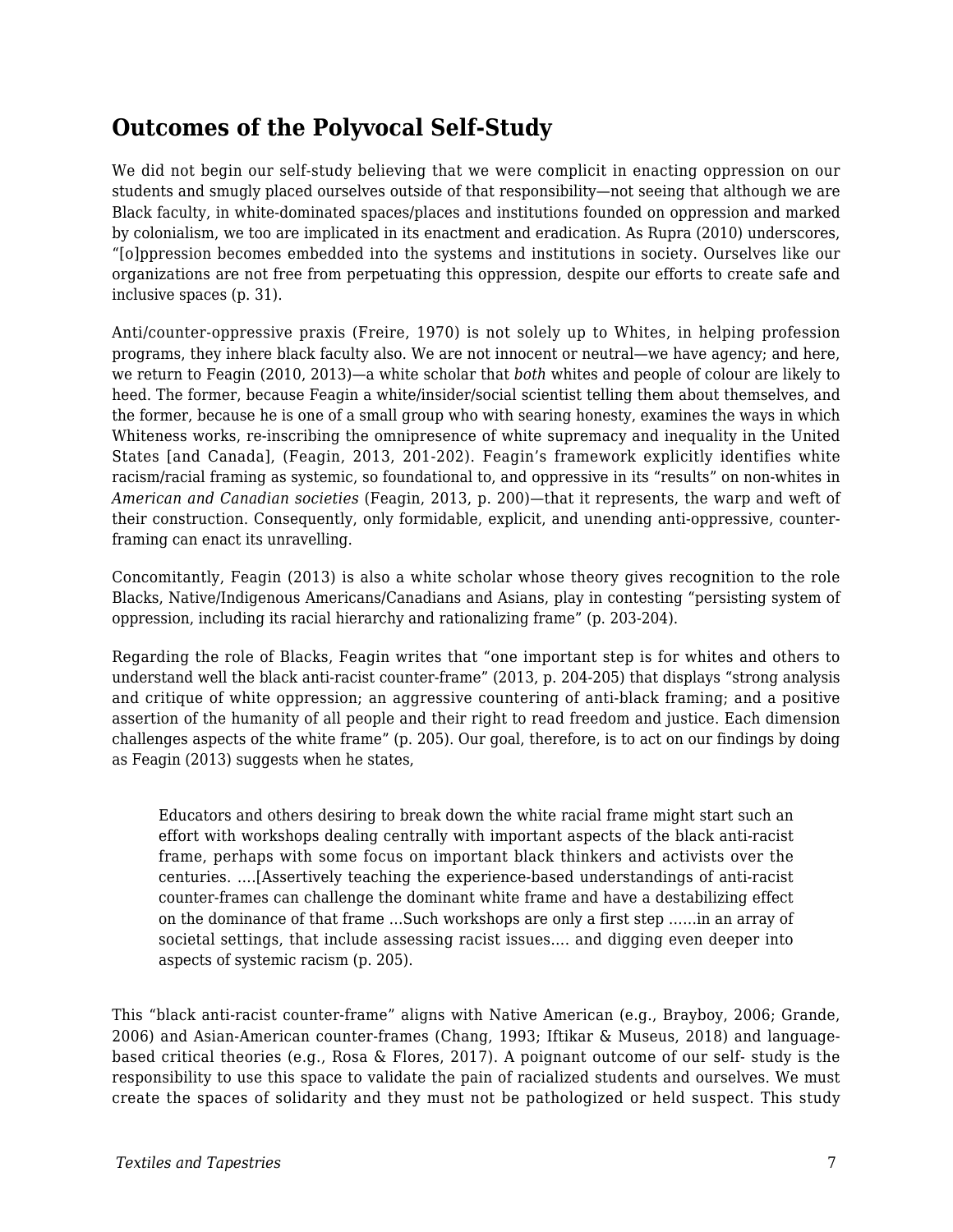beseeches us to scale-up consciousness-raising /ongoing de-framing/counter-framing "workshops" for preceptors, clinicians, teachers who supervise our student placements to reduce such racial degradation Suzanne faced from her nurse preceptor".

In view of the students' trauma, arts-based approaches such as Readers theatre (Flynn, 2004) are indicated because of multiple benefits—enabling the: unburdening of sorrow/ unveiling critical incidents, and dialogic. Participants collaborate in small groups to discuss, write, rehearse and deconstruct their scripts orally. We recommend that students write scripts based on their lived experiences of racial and intersectional (e.g., ability/ies, gender, language, sexualities) oppression in courses and in practicums, and perform them wearing culturally-relevant identity- affirming textiles (Akinbileje, 2014) to enact racialized story-telling advanced by critical race theory (Gillborn, 2006; Ladson-Billings, 2013; Ladson-Billings & Tate, 1995; Howard & Navarro, 2016). We advocate this to promote cultural appreciation and normalize inclusive "institutional practices", and justice for all in the helping professions (Howard & Navarro, 2016).

We recommend arts-based creative expressions - oral storytelling/ painting/ dance, music/drama, and writing to liberate torments, triumphs, and yearnings of "the other" in self- proclaimed helping professions. Deployed sensitively, art demystifies, disrupts, connects, and generates pro-social, harmreducing inter-group interactions.

Overall, these key outcomes of our self-study align with McNeil's (2010; McNeil & Pete 2014), that implicated the racially oppressed in the dismantling of injustice and, reverberates a key recommendation from others (Johnston-Parsons, Young & Thomas, 2007) that "students of colour be given a separate space to talk with each other and with those are teaching them" (p. 67). Also, this self-study echoes Smith's (2013), argument that the principal beneficiaries of white power in colonial institutions must engage in racial de-framing to engender the multiracial democracy and powersharing (Feagin, 2013) advocated by this study's racialized participants.

# **Conclusion**

Institutions of learning and teaching in societies that espouse human rights, liberty, and justice are responsible for positively representing all groups to counter racism's myths. We decry the absenting of multicultural knowledge/art/symbolisms/policies/practices and tapestries, that racialized students and faculty can experience as anti-oppressive not just what is celebrated in discourses and mission statements/Curricula that do not actually challenge systemic racism. We need deliberate/ purposeful threading of differing identities to forge more just/equitable/plural society living/studying, and working well together.

This polyvocal study makes important contributions to educator practices by illustrating interlocking traumatizing threads connecting Black students and academics. The pursuit of white- defined success may obscure but cannot mask racism, however subtle. Racism, though stitched together by myths, remains pervasive. As researchers jolted into consciousness through advocacy for racialized students, we see the need for resources and spaces of solidarity where Black students and academics can enjoy the benefits this polyvocal self-study enabled our triad for healing, mutual empowerment, collective resilience and resistance encapsulated in Freire, 1970's pedagogy of the oppressed.

\*All the names of the research participants used in this paper are pseudonyms.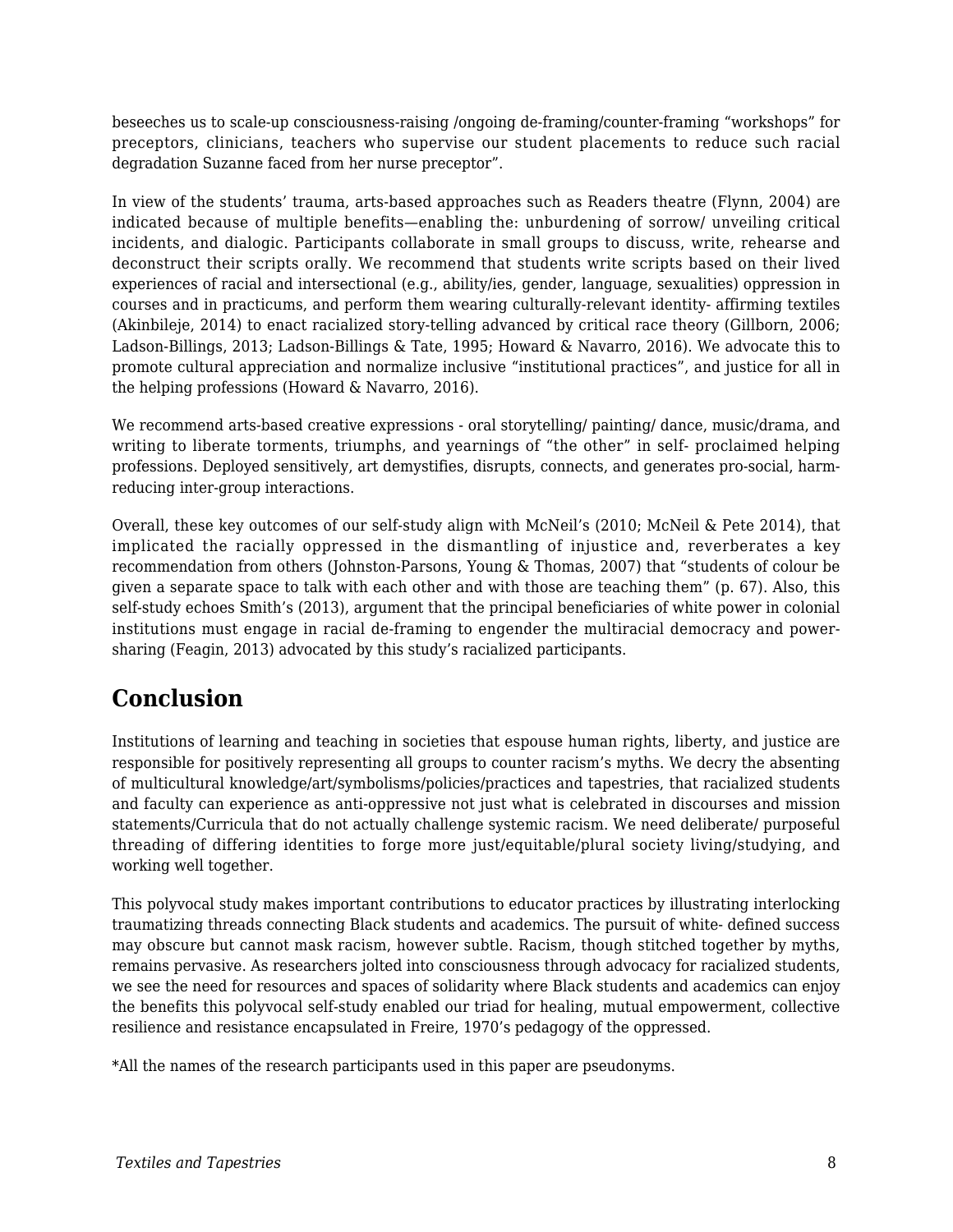# **Acknowledgments**

We graciously acknowledge that this paper emanates from research funded by: The Social Sciences and Humanities Research Council (SSHRC), Insight Development Grant, 2018-2020—No. 430-2018-01135 [Canada].

Research team: Heather Carter, Amanda Gebhard, Kathy Hogarth, Florence Luhanga, Barbara McNeil, Gabriela Novotna, Funke Oba, Latoya Reid, and Kalu Uwakwe.

### **References**

Akinbileje, T. Y. (2014). Symbolic values of clothing and textiles art in traditional and Contemporary Africa. *International Journal of Development and Sustainability*. *3*(4), 626-641.

Appleton, C. (2011). Critical friends', feminisms and integrity: A reflection on the use of critical friends as a research tool to support researcher integrity and reflexivity in qualitative research. *Women in Welfare Education*, *10*, 1-33.

Bennett, C., Hamilton, E.K., Rochani, H. (2019). Exploring Race in Nursing: Teaching nursing students about racial inequality using the historical lens. *OJIN: The Online Journal of Issues in Nursing (24)*,2. [https://edtechbooks.org/-EUzS](http://ojin.nursingworld.org/MainMenuCategories/ANAMarketplace/ANAPeriodicals/OJIN/TableofContents/Vol-24-2019/No2-May-2019/Articles-Previous-Topics/Exploring-Race-in-Nursing.html).

Birks, M., Chapman, Y., & Francis, K. (2008). Memoing in qualitative research: Probing data and processes. *Journal of Research in Nursing*, *13*(1), 68-75.

Bullock, S. M., & Sator, A. (2017) Developing a Pedagogy of "Making" through Collaborative Selfstudy. Studying Teacher Education, *14*(2), 1-15.

Cahill, H. (2012). Form and governance: considering the drama as a 'technology of the self', Research in Drama Education: *The Journal of Applied Theatre and Performance*, *17*(3), 405-424.

Chang, R. S. (1993). Toward an Asian American legal scholarship: Critical race theory, poststructuralism, and narrative space*. California Law Review*, *81*, 1241-1323.

Crenshaw, K. W. (1992). Whose story is it, anyway? Feminist and antiracist appropriations of Anita Hill, in T. Morrison (Ed), *Race-ing justice, en-gendering power*, pp. 402-440. Pantheon Books.

Damianakis, T., & Woodford, M. R. (2012). Qualitative research with small connected communities: Generating new knowledge while upholding research ethics. *Qualitative Health Research*, *22*(5), 708-718.

Daniel B-J. (2019) Teaching while Black: Racial dynamics, evaluations, and the role of white females in the Canadian academy in carrying the racism torch. *Race Ethnicity and Education*, *22*:(1), 21-37, DOI: 10.1080/13613324.2018.1468745.

Davis, P. (1989). Law as microaggression. Y*ale Law Journal*, *98*, 1559-1577.

Dinkelman, T. (2003). Self-study in teacher-education: A means and ends tool for promoting. Reflective teaching. Journal of Teacher Education, *54*(1) 6-18.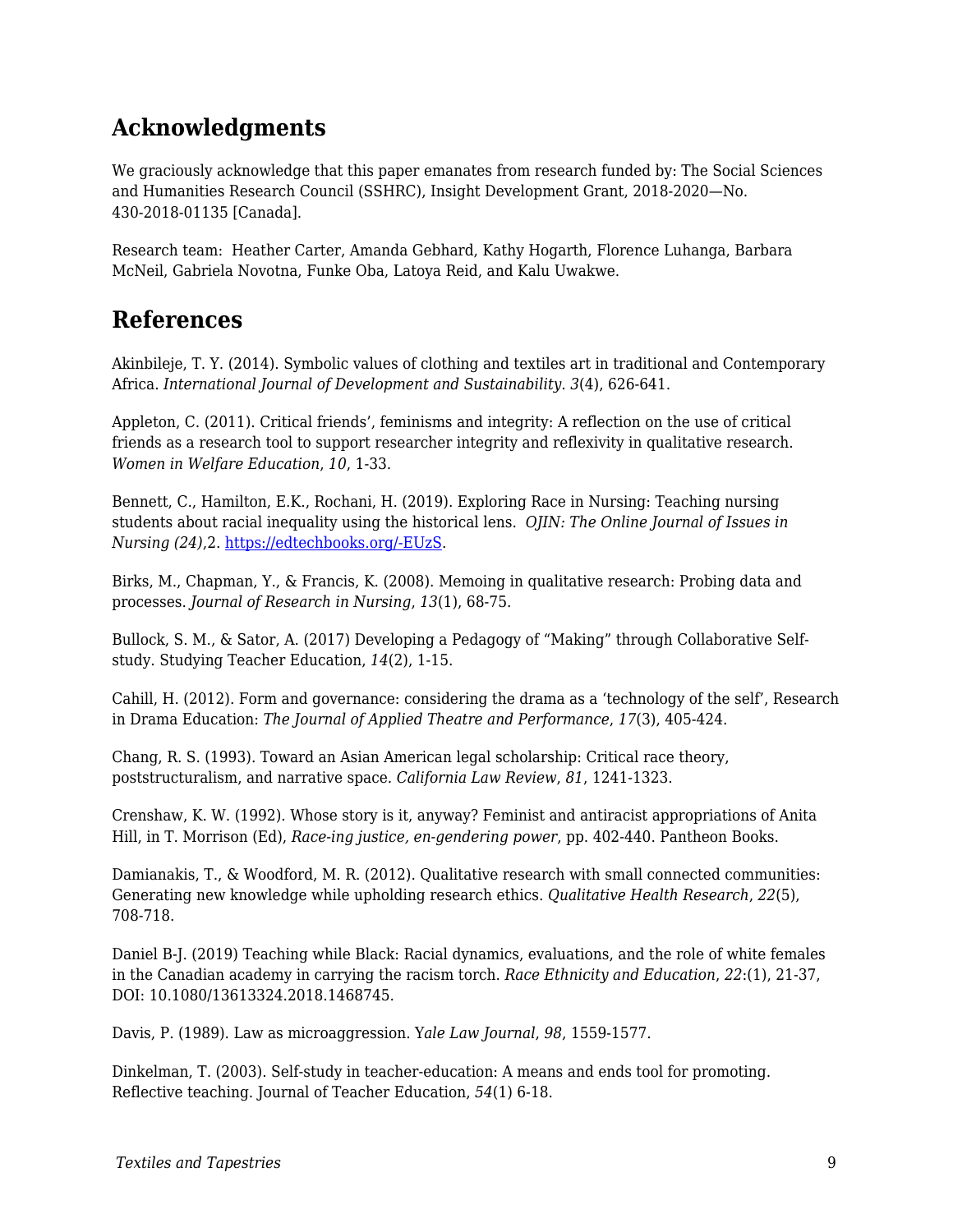Ellsworth, E. (1992). *Why doesn't it feel empowering? Working through repressive myths of critical pedagogy. Feminisms and critical pedagogy*. Routledge.

Fanon, F (1967). *Black skin white masks*. Groove Press.

Feagin, J. (2013). The white racial frame: centuries of racial framing and counter framing (2nd ed.). Routledge.

Feagin, J. R. (2010). *The white racial frame: Centuries of racial framing and counter-framing*. Routledge.

Feagin, J. R. (2006). *Systemic racism: A theory of oppression*. Routledge.

Flores, N., & Rosa, J., (2015). Undoing appropriateness: Raciolinguistic ideologies and language diversity in education. *Harvard Educational Review*, *85*(2), 149-171.

Flynn, R. M. (2004). Curriculum-based readers theatre: Setting the stage for reading and retention. *The Reading Teacher*, *58*(4), 360-365.

Freire, P. (1970). *Pedagogy of the oppressed (Translated by Myra Bergman Ramos*). Continuum Gair, S. (2017). Pondering the colour of empathy: Social work students' reasoning on activism, Empathy and racism. *British Journal of Social Work*, 47, 162-180.

Gair, S. (2017). Pondering the colour of empathy: Social work students' reasoning on activism, empathy and racism. *British Journal of Social Work*, *47*, 162-180.

Gillborn, D. (2006). Critical race theory and education: Racism and anti-racism in educational theory and praxis. *Discourse: Studies in the Cultural Politics of Education*, *27*(1), 11-32.

Harris, J. C. & Linder, C. (2018). The racialized experiences of students of color in higher education and student affairs graduate preparation programs. *Journal of College Student Development*, *59*(2), 141-158.

Howard, T. C., & Navarro, O. (2016). Critical race theory 20 years later: Where do we go from here? Urban Education, *51*(3), 53-273.

Johnston-Parsons, M., Lee, Young. A. L., & Thomas, M. (2007). Students of colour as cultural consultants: A self-study of race and social justice issues in a teacher-education programme. *Studying Teacher Education: A journal of self-study of teacher education practices, 3*(1), 67-84.

Kovach, M. (2009). *Indigenous methodologies: Characteristics, conversations, and contexts*. University of Toronto Press.

Kumsa, M., Mfoafo-M'Carthy, M., Oba, O., Gaasim, S. (2014) Contours of Anti-Black Racism: Engaging Anti-Oppression from Embodied Spaces, *Journal of Critical Anti-Oppressive Social Inquiry*, *1*(1), 21-38.

LaBoskey, V. K. (2004). The methodology of self-study and its underpinnings. In J. Loughran et al., International Handbook of Self-Study of Teaching and Teacher Education Practices, 12, 817-869. Springer. [https://edtechbooks.org/-Jcf](https://link.springer.com/book/10.1007/978-1-4020-6545-3)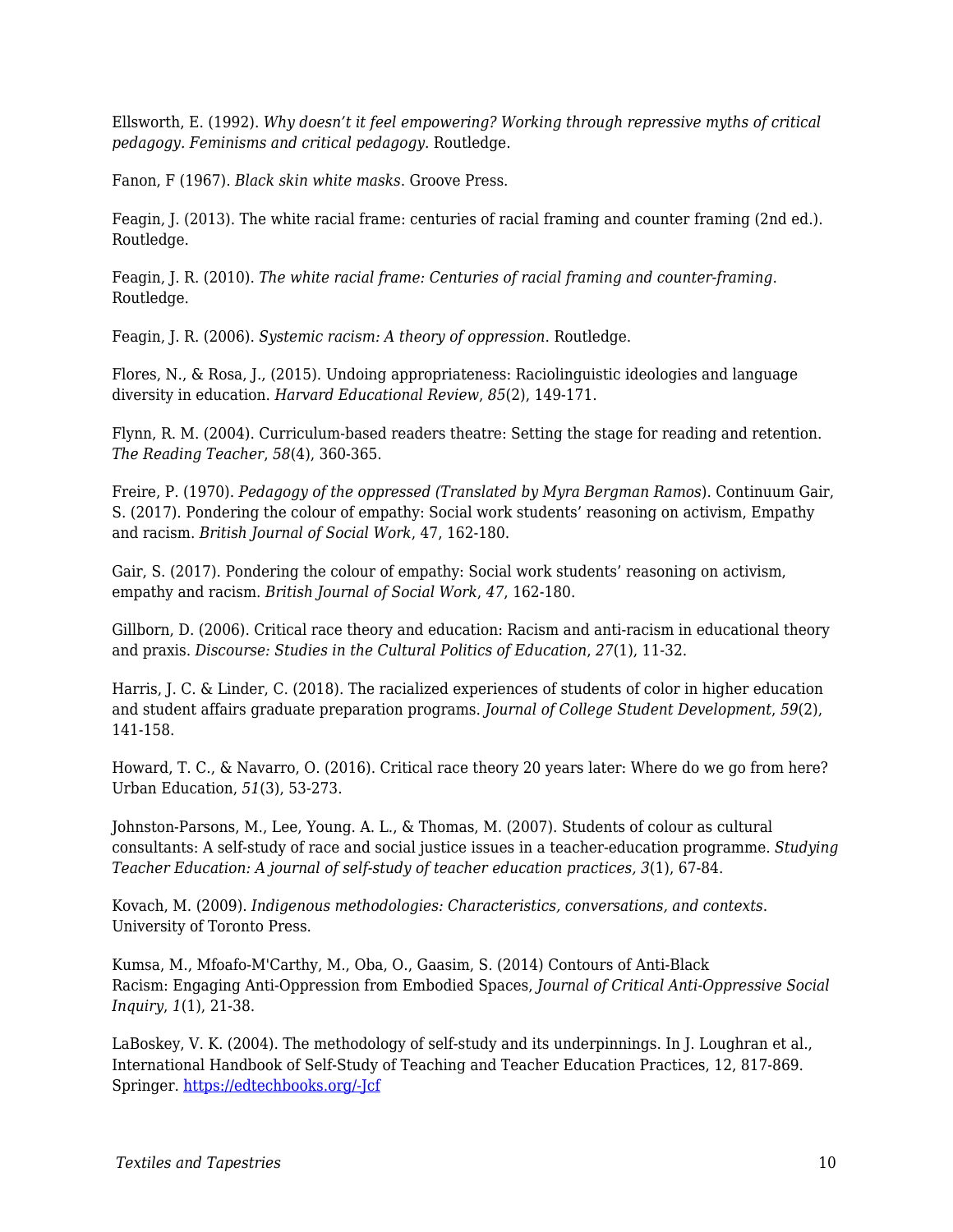Ladson-Billings, G., & Tate, W. (1995). Toward a critical race theory of education. *Teachers College Record*, 97, 47-68.

Ladson-Billings, G. (2013). Critical race theory—What it is not! In M. Lynn & A. Dixon (Eds.), The handbook of critical in education (pp. 34-47). Routledge.

Loughran, J. (2018). Learning about self-study of teacher education practices, In J. Ritter et al., *Teaching*, *learning, and enhancing of self-study methodology*, pp. 1-7. Springer. Retrieved from, [https://edtechbooks.org/-Jcf](https://link.springer.com/book/10.1007/978-1-4020-6545-3)

Mackenzie, C. A., Ricker, B., Christensen, J., Heller, E., Kagan, E., Makaiau, A. S., Leng, A., & Fukui, S. (2015). Journaling and self-study in an international research collective. *Studying Teacher Education: A journal of self-study of teacher education practices*, *11*(1), 64-80.

Marom. L. (2019). Under the cloak of professionalism: Covert racism in teacher education. *Race*, *Ethnicity and Education*. *22*(3), 319-337.

McNeil, B. (2011). Charting a way forward: Intersections of race and space in establishing identity as an African-Canadian teacher educator. *Studying Teacher Education*, 7(2), 133-143.

McNeil, B. (2014). Self-study of a journey of Indigenization. In D. Garbett & A. Ovens (Eds.), *Changing practices for changing times: Past, present and future possibilities for self- study research*: *Proceedings of the Tenth International Conference on Self-Study of Teacher Education Practices*: August 3rd - 7th, 2014, Herstmonceaux Castle, East Sussex, England, (pp. ). Springer.

Novotna, G. (2018). The experiences of racialized students in the helping professions. Unpublished manuscript.

Oba O. (2017). Until the animals get their own storyteller, the hunter remains the hero of all tales. *Social Work with Groups*, 40, (1/2) 118-123.

Osano, P.M., Long, L., & Turner, S. (2013). "Dear Diary" revisited: Reflecting on collaborative journaling. *Journal of Geography in Higher Education, 37*(4), 480-486.

Pithouse-Morgan, K., & Samaras, A. P. (2015). The power of "we" for professional learning. In K. Pithouse-Morgan and A. P. Samaras, *Polyvocal professional learning through self-study research*, pp 1-20, Sense Publishers.

Rupra, A. (2010). *A guide to critical understanding and using a feminist anti-oppressive Framework*. Ontario Association of Interval and Transition House (OAITH).

Samaras, A. P. (2011). *Self-study teacher research: Improving your practice through collaborative inquiry*. Sage.

Samaras, A. P. & Freese, A. R. (2006). *Self-study of teaching practices*. Peter Lang.

Samaras, A. P. & Freese, A. R. (2006). Looking back and looking forward: An historical overview of the self-study school in C. Lassonde, S. Galman, and C. Kosnik, *Self-Study Research Methodologies for Teacher Educators*. Sense. Retrieved from,

https://www.sensepublishers.com/media/939-self-study-research-methodologies-for- [t](https://www.sensepublishers.com/media/939-self-study-research-methodologies-for-teacher-educators.pdf)eachereducators.pdf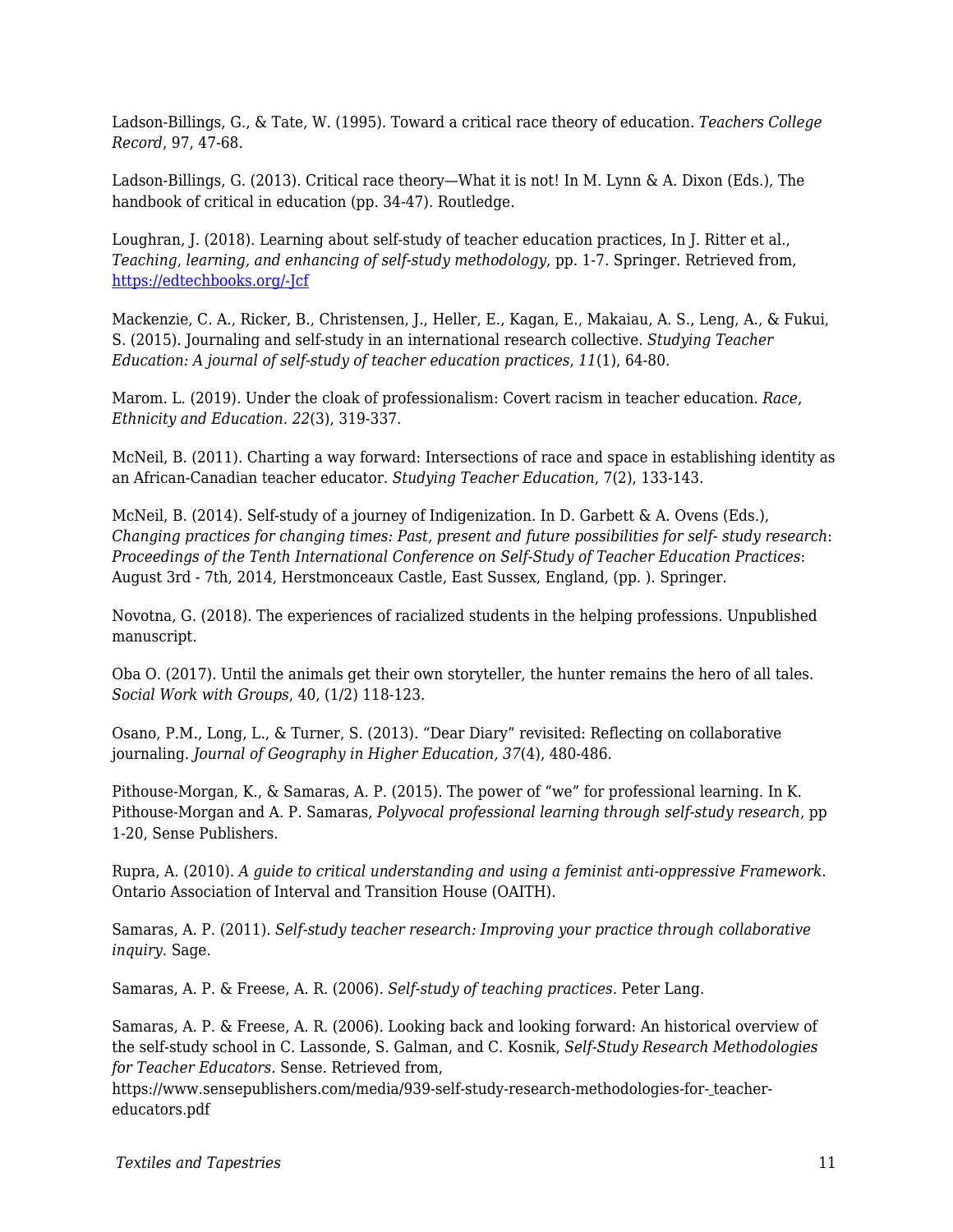Sandelowski, M. (1998). Writing a good read: Strategies for Re-presenting qualitative data. Research in Nursing & Health, *21*, 375-382.

Schick, C. (2002). Keeping the ivory tower white: Discourses of racial domination. In S. Razack (Ed.), Race, space and the law: Unmapping a white settler society, (pp. 99-119). Between the Lines.

Schuck, S. & Russell, T. (2005). Self-study, critical friendship, and the complexities of teacher education. *Studying Teacher Education* 1(2), 107-121.

Sinha, S., & Back, L. (2014). Making methods sociable: dialogue, ethics and authorship in qualitative research. *Qualitative Research*, *14*(4), 473-489.

Smith B. (2013). Examining practice for colonialism and racism: A self-study of white-centric practices in adult education for Aboriginal peoples Master's Thesis, St. Xavier University]. Proquest Dissertations and Theses Global.

Solorzano, D., Ceja, M., & Yosso, T. (2000). Critical race theory, racial microaggressions, and campus racial climate: The experiences of African American college students. *Journal of Negro Education*, *69*(1/2), 60.

Stillman, J., Anderson, L., & Struthers, K. (2014). Returning to reciprocity: Using dialogue journals to teach and learn*. Language Arts*, *91*(3), 146- 160.

Sullivan, P. (2012). *Qualitative data analysis: Using a dialogic approach*. SAGE Publications Ltd.

Thimm, V., Chaudhuri, M., & Mahler, S. J. (2017). Enhancing intersectional analyses with polyvocality: Making and illustrating the model. *Social Science*, 2-19.

Tsang, N. M. (1998). Re-examining reflection—a common issue of professional concern in social work, teacher and nursing education. *Journal of Interprofessional care*. *12*(1), 21-31.

Tullman, D.F. (1992). Cultural diversity in nursing education: Does it affect racism in the nursing profession? *Journal of Nursing Education***,** 31 (7), 321–324.

Tuyay, S., Yeager, B., Green, J., & Dixon, C., (2006, Jan.). Using Double Entry Journals as a research tool. *Language Arts*, *83* (1), 202.

Vygotsky, L. (1978). *Mind in society: The development of higher psychological processes*. Harvard University Press.

Wolcott, H. F. (1990). *Writing up qualitative research*. Sage.

Wolcott. H. F. (1994). Transforming qualitative data: Description, analysis, and interpretation. Sage.